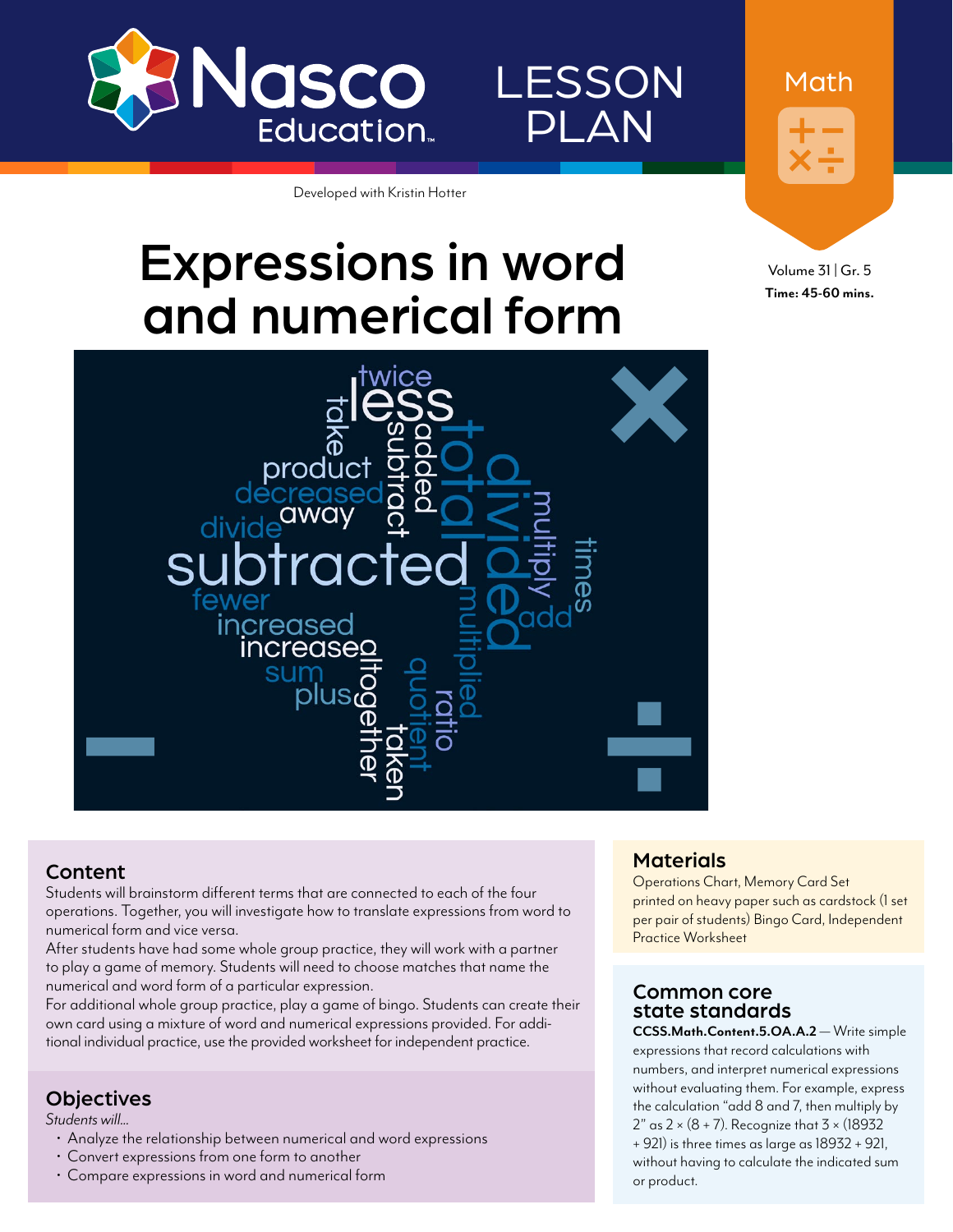# Introduction (10 mins.)

(Distribute Operations Chart)

1. Think about the four mathematical operations. What are some key words or phrases that help you identify which operation to perform? Take one minute to brainstorm any words that you can think of to identify a particular operation. Write the word in the correct box on your Operations Chart.

(If students initially struggle, give them an example. For instance, I know when I see the word plus I know I need to use addition.)

- 2. Turn and talk with your neighbor. Spend three minutes sharing your lists with one another. If your partner has a word or phrase you didn't think of, add it to your Operations Chart. Add any other words or phrases you can come up with together. (Display a blank Operations Chart)
- 3. We're going to put all of our brainstorming ideas together and make a class chart. If any words or phrases come up that you didn't think of, please make sure you add them to your personal Operations Chart.
	- Let's start with addition. What are some key words or phrases that help us know when we need to add? (Your list should include add, added to, sum, plus, total, altogether, increase, increased by, more, **more than**, in all, total of.)
	- What are some key words or phrases that help us know when we need to subtract? (Your list should include subtract, subtracted, **subtracted from,** less, **less than, fewer than,** take away, **taken from,** decreased by.)
	- What are some key words or phrases that help us know when we need to multiply? (Your list should include multiply, multiplied by, times, product of, twice.)
	- What are some key words or phrases that help us know when we need to divide? (Your list should include divide, divided by, **divided into,** quotient of, ratio of.)

(Ask students to put a special mark next to the key phrases listed that have been written in bold. The words from, into, and than indicate that the order of items in the expression needs to be reversed. You will go through this specifically as you work on Activity I.)

# Activity I

Now that we've had a chance to review some key words and phrases, it's time to apply that review to a somewhat new concept. As we work more and more with algebra, we will work with numerical and word expressions.

A numerical expression is a mathematical sentence like 3 + 5 or 18 ÷ 6. Numerical expressions in algebra include a variable like  $n + 5$  or  $x \div 6$ . Word expressions are simply that. They are the words that identify the numerical expression. Three plus five and eighteen divided by six are both word expressions. Word expressions are also used with algebraic numerical expressions. A number increased by five and a the quotient of a number and six are both examples.

# Activity IA: The sum of six and twelve

Take a look at the Whole Class Practice found below your Operations Chart. The first item reads the sum of six and twelve.

- What numbers are identified in this word expression? (6 and 12)
- Put a box around those two words and write their digits above the words.
- Do any of the remaining words show up on our Operations Charts? (Yes, sum does.)
- What operation does the word "sum" indicate? (Addition)
- Underline the word "sum" and write the addition symbol above the word.
- $\cdot$  How do we write this word expression as a numerical expression?  $(6 + 12)$

# uotle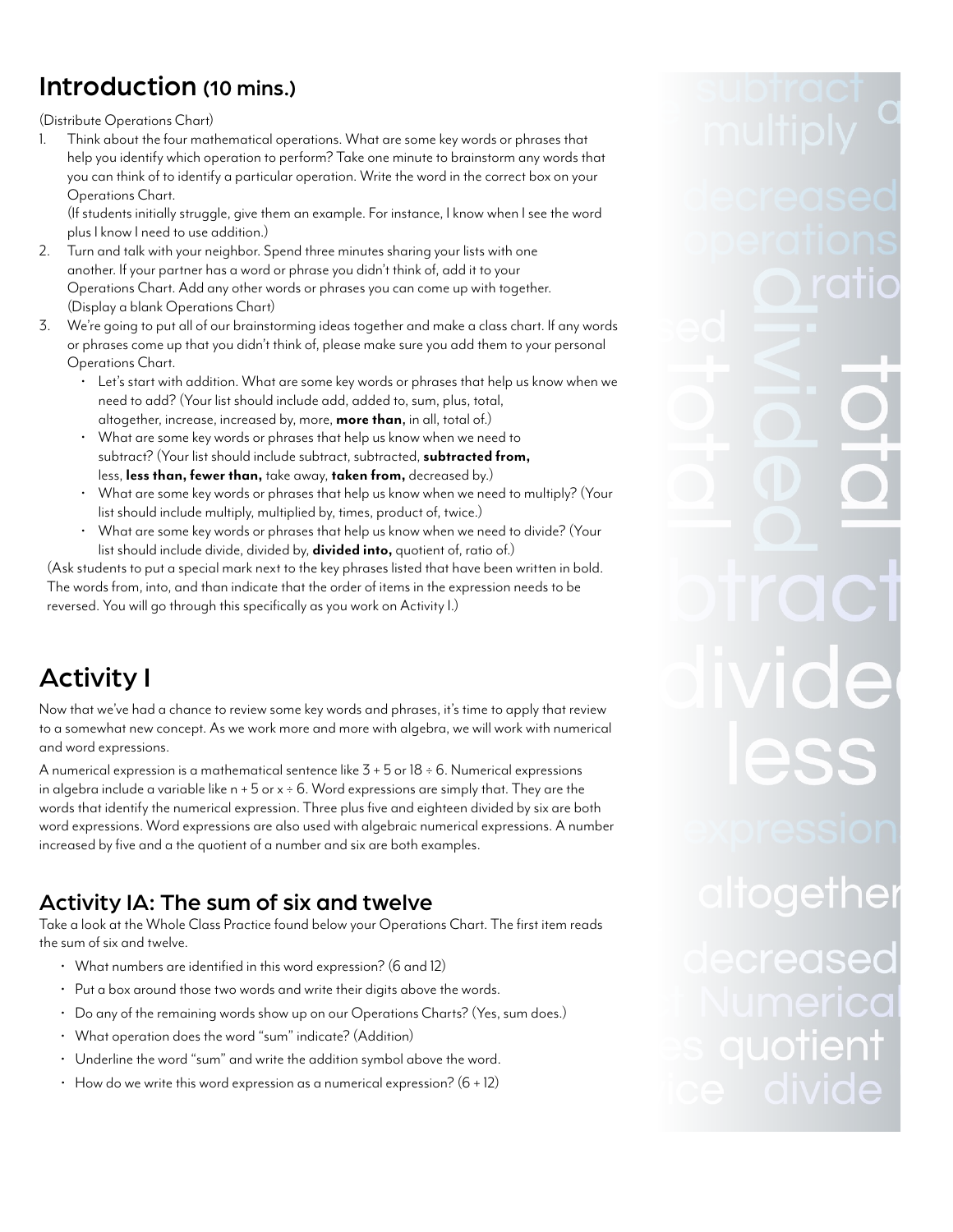# Activity IB: Five divided by 20

Now take a look at the next item. It reads five divided into twenty.

- What numbers are identified in this word expression? (5 and 20)
- Put a box around those two words and write their digits above the words.
- Which of the remaining words show up on our operations charts? (Divided into)
- What operation does the phrase "divided into" indicate? (Division)
- Underline the phrase and write the division symbol above the phrase.
- What do you notice about that particular phrase? (We put a special symbol next to it.)

All of the words and phrases on our list that have been given that special symbol require us to take an extra step.

If we kept our numerical expression as is, how would it read?  $(5 \div 20)$  and, sure that can be done, but the word expression asked for five to go into 20. The word "into" tells us we need to reverse the order of our digits.

The numerical expression should be  $20 \div 5$ .

Look back at your operations chart. Look specifically at the phrases that have been given the special symbol. Besides "into" what other words indicate we need to reverse the order of our numbers? ("than" and "from")

Keep that in mind as we continue and as you work independently on some problems shortly.

# Activity IC: Six times a number

The next item reads six times a number.

- What number is identified in this word expression? (6)
- Put a box around the word and write the numeral 6 above the word.
- How does this expression differ from the previous two? (There is only one number indicated.)
- Which of the remaining words show up on our operations charts? (Times)
- What operation does the word "times" indicate? (Multiplication)
- Underline the word and write the multiplication symbol above the word.
- We are left with "a number." Anytime we see "a number" it means we need to use a variable.
- What is a variable? (A letter used to represent an unknown number.)
- We need to choose a variable for this problem. Let's choose "y" for this problem. Put a box around the words "a number" and write a "y" above it.
- We are left with 6xy. When multiplication is used in algebra, the multiplication sign is dropped because it can easily be confused as the variable x.
- The final answer for this expression is 6y.

# Activity ID: Eighty-six fewer than a number

The next item reads eighty-six fewer than a number.

- What can we put a box around in this expression? (Eighty-six and a number)
- Put a box around each and write the numerals for 86 and a variable above.
- Which of the remaining words can be found in our operation charts? (Fewer than)
- What operation does that phrase indicate? (Subtraction)
- Underline the phrase and put a subtraction sign above the words.
- $\,\cdot\,$  What else do you notice about that phrase? (It uses the word "than," so the order of numerals needs to be reversed in the numerical expression.)
- How do we write the word phrase "eighty-six fewer than a number" as a numerical expression? (g − 86)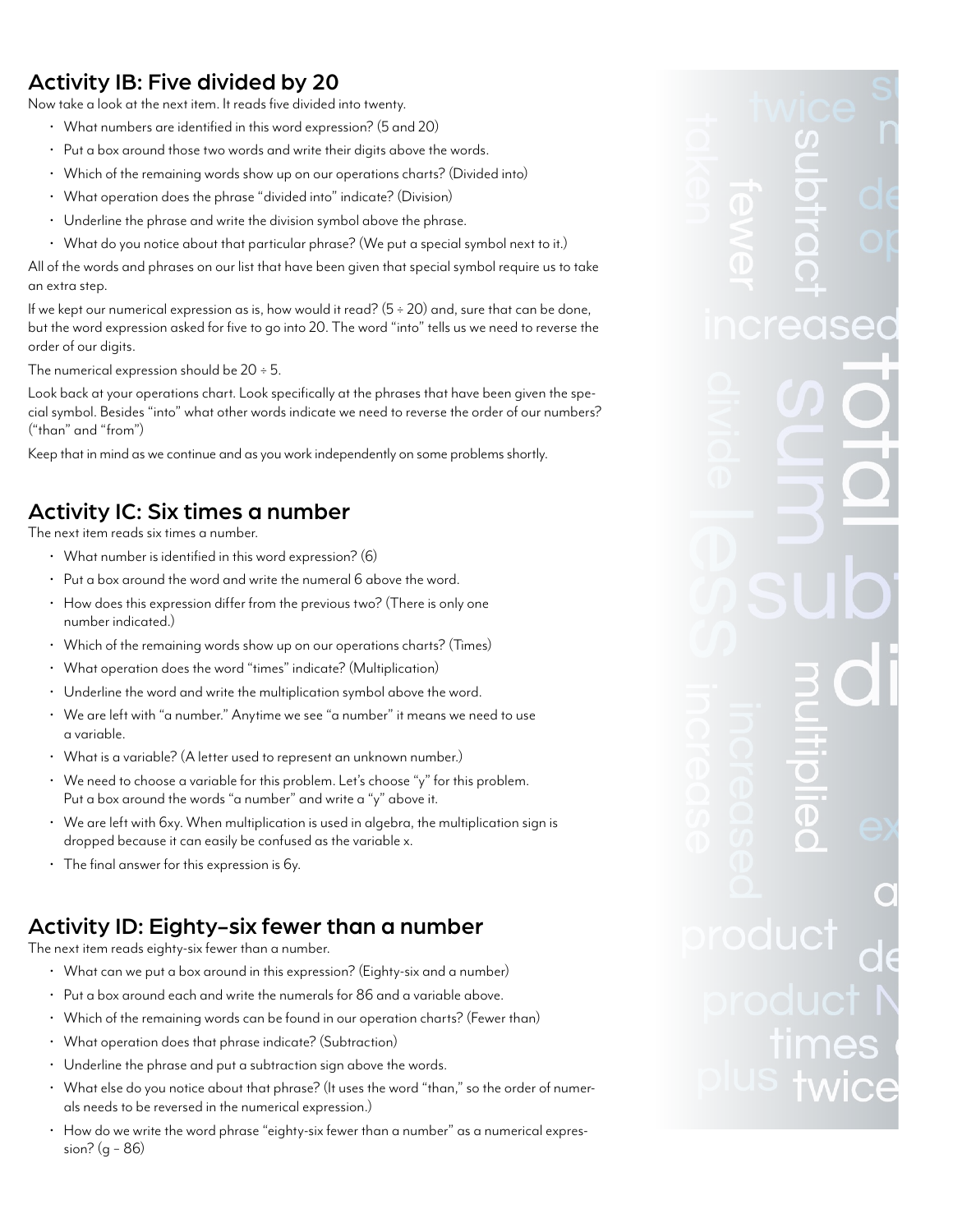# Check for understanding

Students will translate the remaining expressions in the Whole Group Practice section independently. Circulate as students solve independently to assess student understanding. If students struggle, refer students to the operation chart. If you notice a large number of students struggling, reconvene the group and go through the remaining expressions together.

| The sum of six and twelve              | Five divided into twenty                     | Six times a number                 | Eighty-six fewer than<br>a number  |
|----------------------------------------|----------------------------------------------|------------------------------------|------------------------------------|
| $(6 + 12)$                             | $\frac{20}{5}$ or 20 ÷ 5                     | 6n                                 | $y - 86$                           |
| The quotient of<br>fifty-six and seven | The difference of<br>thirty-one and thirteen | The product of<br>fifteen and nine | Eight more than seven              |
| $\frac{56}{7}$ or 56 ÷ 7               | $31 - 13$                                    | (15)(9)                            | $7 + 8$                            |
| Twice a number                         | A number increased by four                   | The ratio of a<br>number and three | Seventeen less than<br>twenty-four |
| 2x                                     | $k + 4$                                      | $\frac{1}{5}$ or f ÷ 3             | $24 - 17$                          |

# Activity II: Memory game

For this activity, place students in pairs. Give each pair a set of cut-out Memory Cards. Ask the pairs to place the cards face down in a 4 x 7 grid. Just like in the traditional game of Memory, students will take turns flipping two cards at a time. If the two cards flipped are a pair, the numerical and word form of the same expression, the student keeps the pair. Play continues back and forth until all matches have been uncovered. The student with the most pairs at the end of play wins.

# Activity III: Bingo game

Give each student a bingo card. Show students the 24 numerical expressions listed. Give students a few minutes to fill in their blank bingo boxes. One expression should be placed in each box. Every expression should be used exactly once.

Read the provided word expressions randomly. As you read a phrase, students should mark or cross out the corresponding numerical phrase. Play continues until at leave five students get five in a row across, down, or diagonally.

The bingo game is the last activity because it requires students to understand differences between similar sounding word expressions. Many of the word expressions in the game are quite similar, so be sure students are equipped to notice and identify those differences.

**Example:** The product of 10 and 2  $(10)(2)$  and The ratio of 10 and 2  $(10 \div 2)$ 

## Intervention

Split the lesson between two days. Focus heavily on addition and subtraction words and phrases during day one. Focus on multiplication and division on day two. Use the two games as culminating activities after all operations have been thoroughly covered.

# Extension

Have students create their own expressions for partners to solve. Student can also name multiple ways a numerical expression can be written in words.



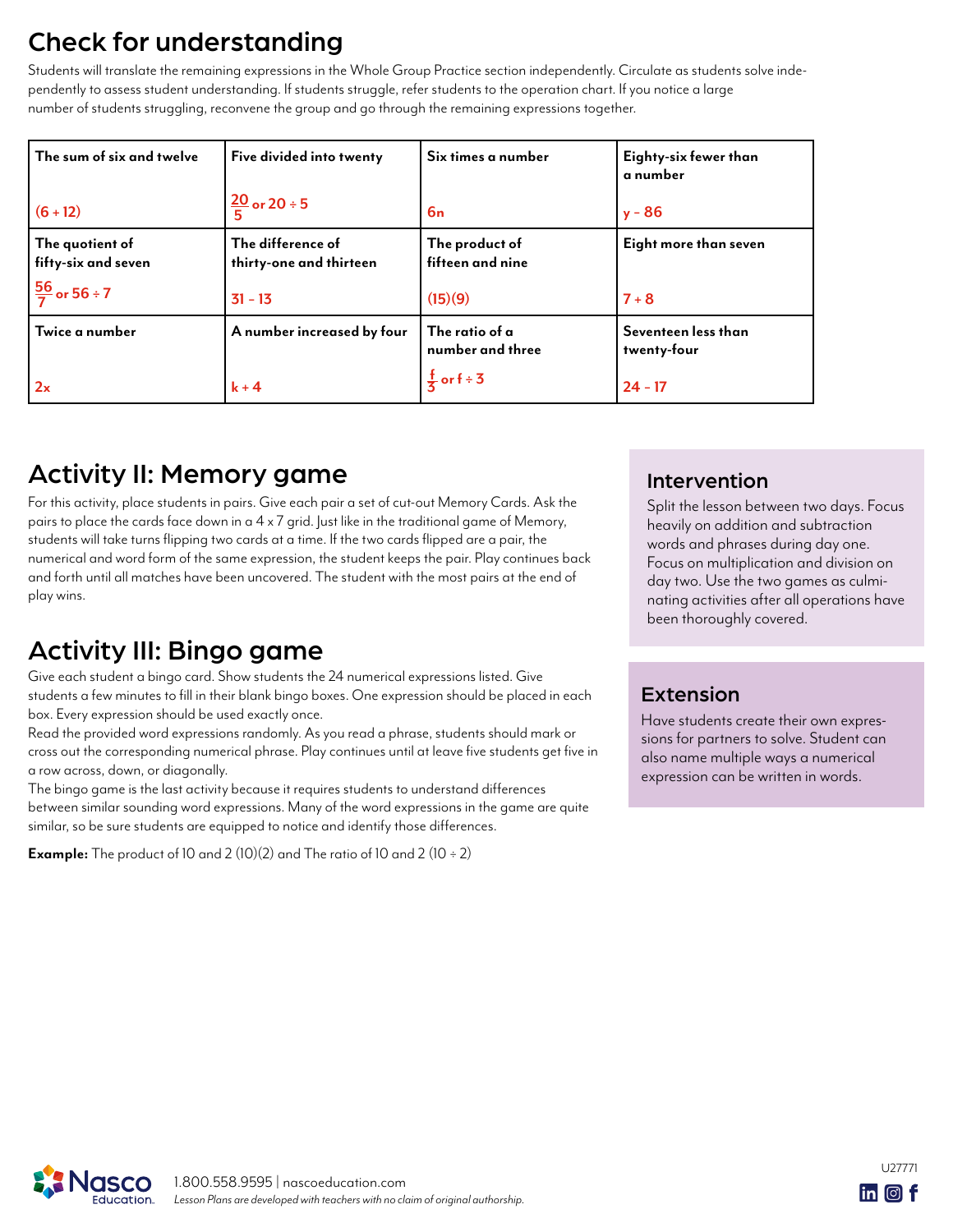# Expressions in word & numerical form **Expressions** in word & numerical form — worksheet

# Operations chart

| <b>Addition words</b>       | <b>Subtraction words</b> |
|-----------------------------|--------------------------|
|                             |                          |
|                             |                          |
|                             |                          |
|                             |                          |
|                             |                          |
|                             |                          |
|                             |                          |
| <b>Multiplication words</b> | <b>Division words</b>    |
|                             |                          |
|                             |                          |
|                             |                          |
|                             |                          |
|                             |                          |
|                             |                          |
|                             |                          |
|                             |                          |

# Whole group practice

| The sum of six<br>and twelve           | Five divided into twenty                     | Six times a number                        | Eighty-six fewer than<br>a number  |
|----------------------------------------|----------------------------------------------|-------------------------------------------|------------------------------------|
| The quotient of fifty-six<br>and seven | The difference of<br>thirty-one and thirteen | The product of fifteen<br>and nine        | Eight more than seven              |
| Twice a number                         | A number increased by four                   | $\mid$ The ratio of a number<br>and three | Seventeen less than<br>twenty-four |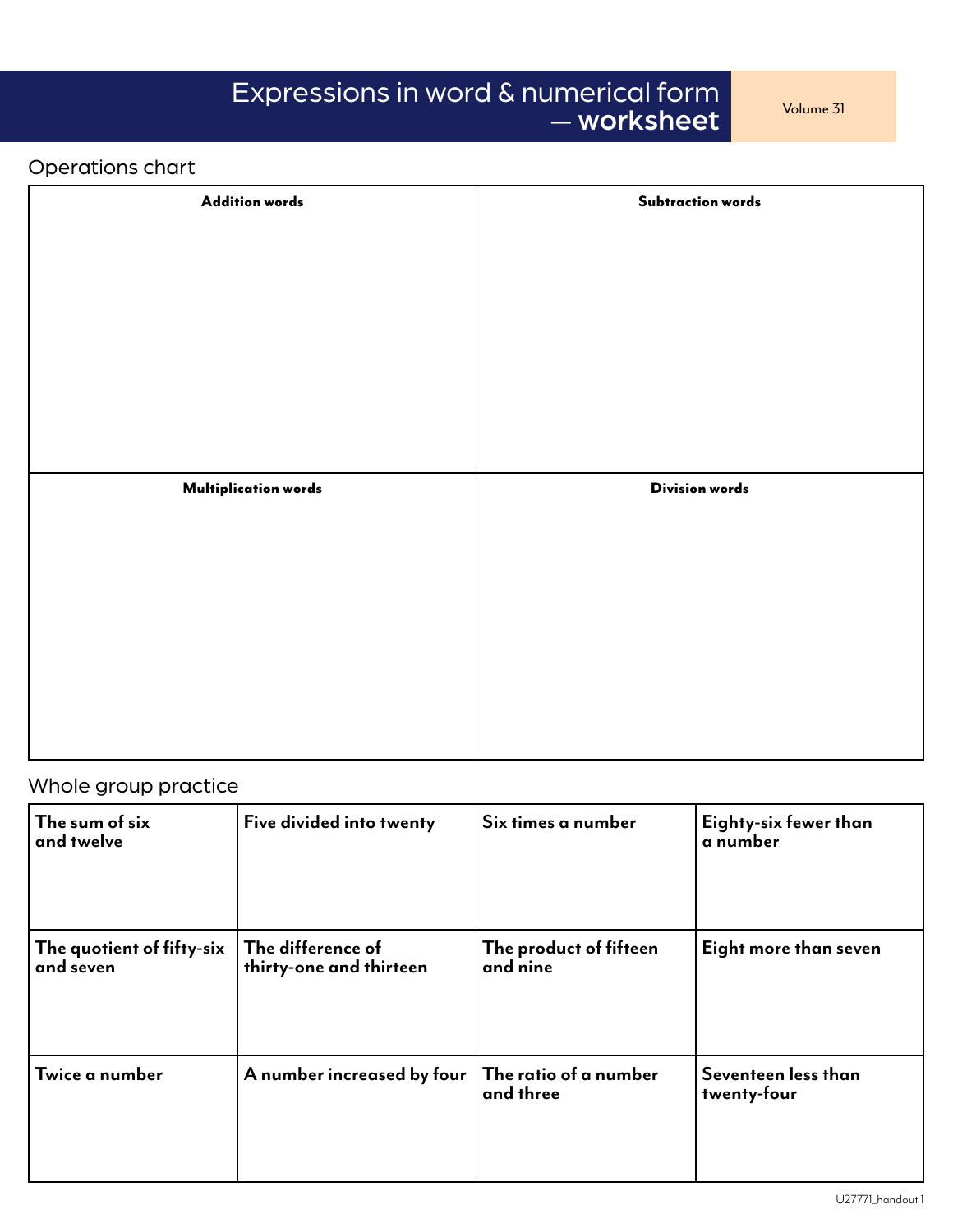| Expressions in word & numerical form<br>Volume 31<br>- Memory game cards |                |                                      |             |  |
|--------------------------------------------------------------------------|----------------|--------------------------------------|-------------|--|
| <b>Thirteen more</b><br>than a number                                    | $d + 13$       | Seven fewer than<br>a number         | $a - 7$     |  |
| Twice a number                                                           | 2 <sub>b</sub> | The ratio of a<br>number and 3       | $m \div 3$  |  |
| The total of eight<br>and a number                                       | $8 + u$        | A number subtracted<br>from fourteen | $14 - r$    |  |
| The product of five<br>and a number                                      | 5 <sub>t</sub> | The quotient of a<br>number and 4    | $w \div 4$  |  |
| A number increased<br>by forty-four                                      | $y + 44$       | Eighteen less<br>than a number       | $g - 18$    |  |
| <b>Thirteen times</b><br>a number                                        | 13x            | Seventy divided<br>into a number     | $z \div 70$ |  |
| <b>Twelve subtracted</b><br>from a number                                | $p - 12$       | A number<br>plus fifteen             | $h + 15$    |  |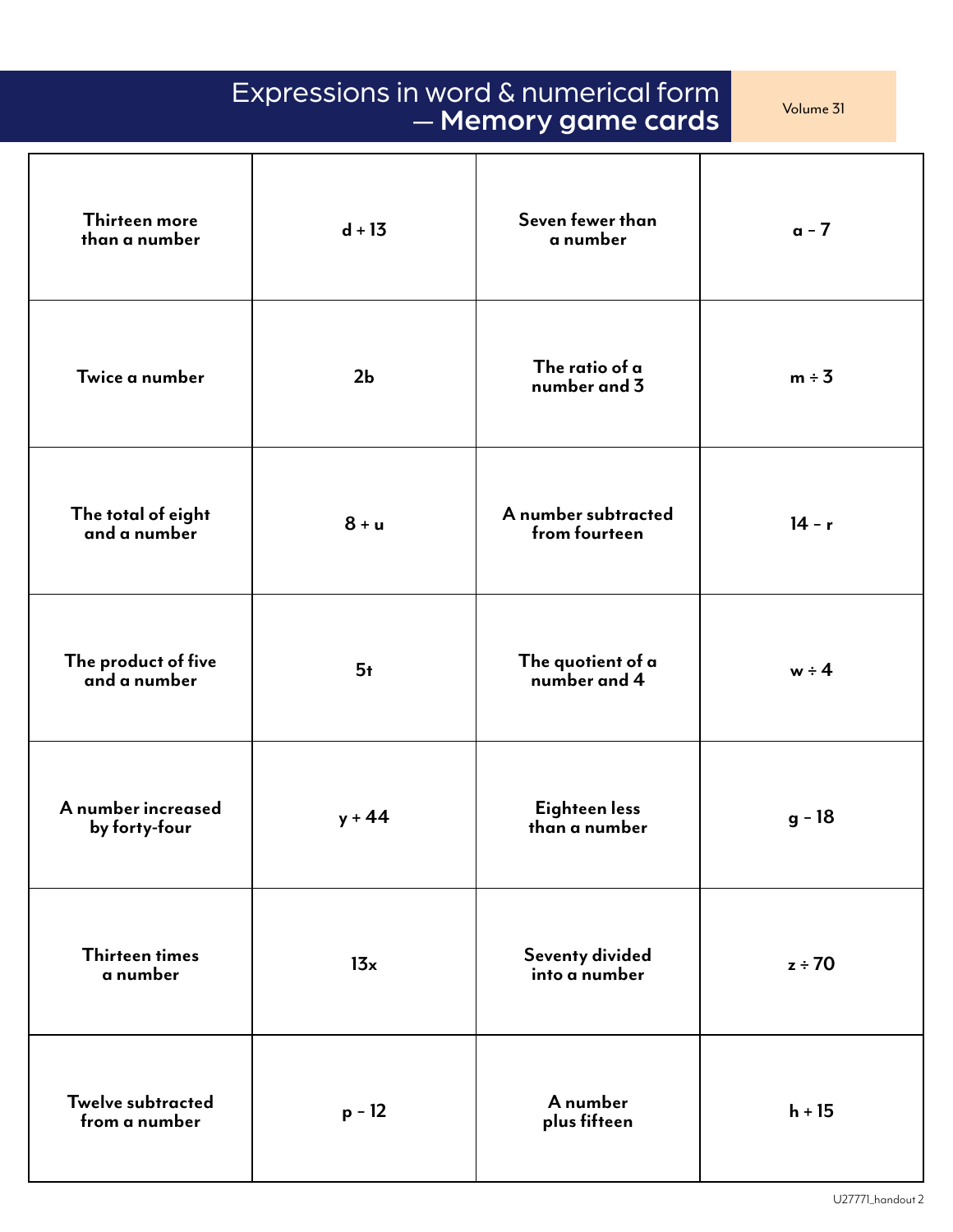# Expressions in word & numerical form — Bingo card

|  | <b>FREE SPACE</b> |  |
|--|-------------------|--|
|  |                   |  |
|  |                   |  |

### Bingo: Numerical form expressions

Place each of the following numerical expressions in any square above to create your own BINGO card. Every square should be filled and each expression should only be placed once.

| 3Ь      |
|---------|
|         |
| $v - 3$ |
|         |
|         |
|         |
|         |
|         |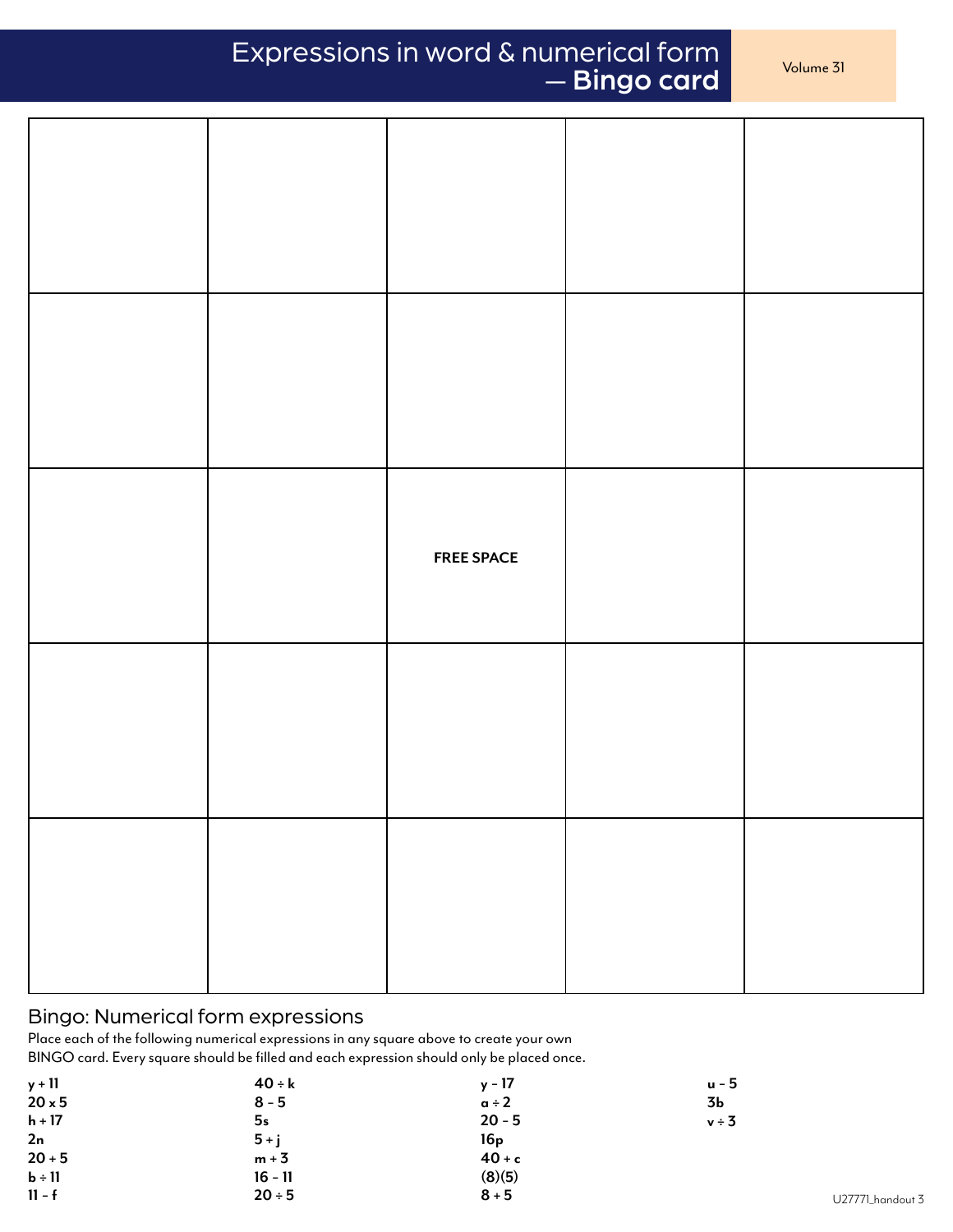# Bingo-word form expressions <br>
Wolume 31 Bings and also relationship — what you will read aloud

Consider cutting the cards apart and randomly drawing a card from the stack to determine the order of the expressions called.

| Eleven more than          | Five less than eight | A number divided   | The product of three |
|---------------------------|----------------------|--------------------|----------------------|
| a number                  |                      | by two             | and a number         |
| The product of            | Five times a number  | The difference     | The ratio of a       |
| twenty and five           |                      | of twenty and five | number and three     |
| The total of a number and | The total of five    | Sixteen multiplied | A number divided     |
| seventeen                 | and a number         | by a number        | into forty           |
| Twice a number            | Three more than      | Forty plus         | Seventeen less       |
|                           | a number             | a number           | than a number        |
| The sum of                | <b>Eleven fewer</b>  | The product of     | Five fewer than      |
| twenty and five           | than sixteen         | eight and five     | a number             |
| Eleven decreased          | The ratio of         | Eight increased    | The quotient of a    |
| by a number               | twenty and five      | by five            | number and eleven    |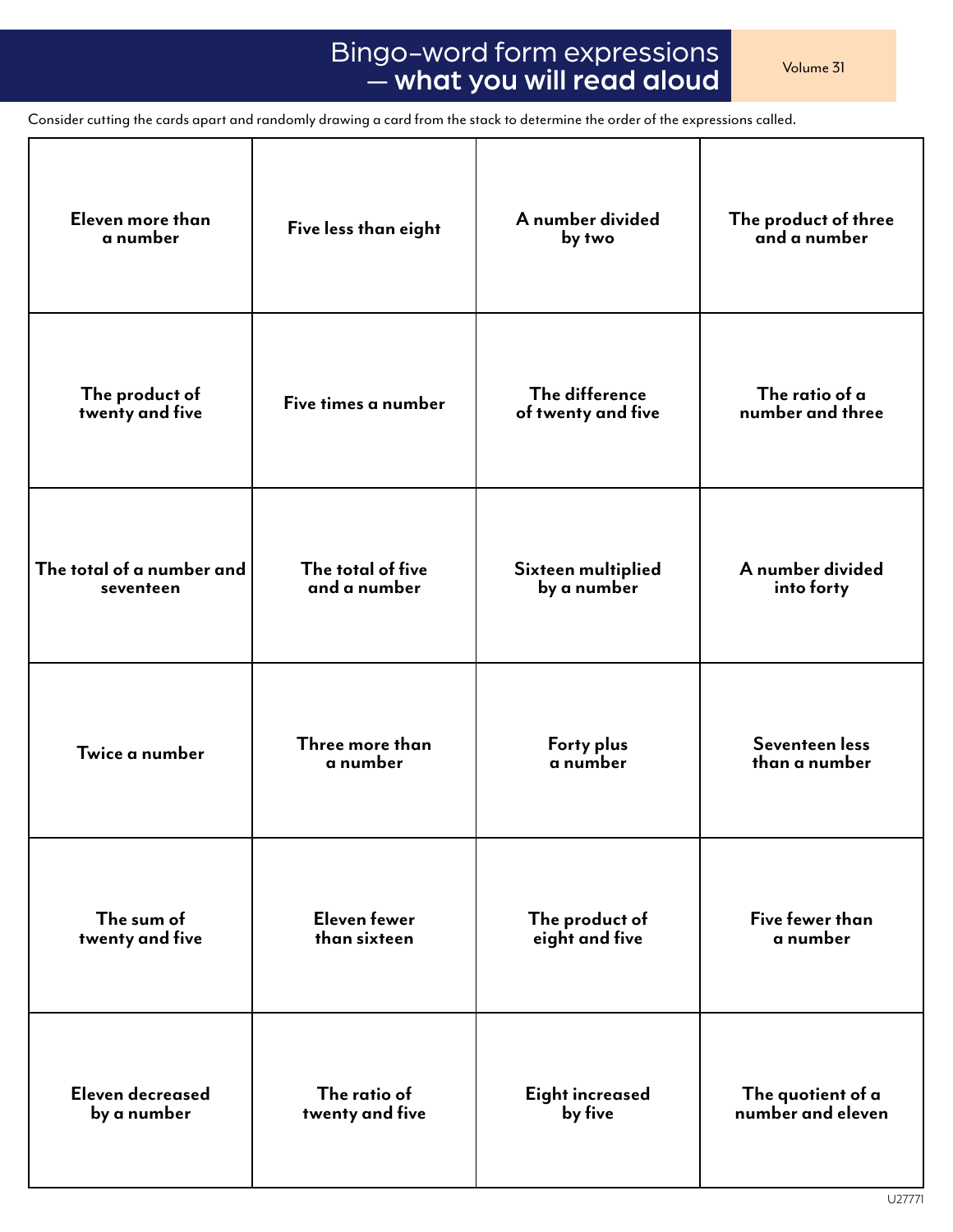Part 1: Rewrite each word expression as a numerical expression.

| A number minus    | Thirty-eight more than | The product of ten and    | A number divided     |
|-------------------|------------------------|---------------------------|----------------------|
| sixty-seven       | a number               | a number                  | into seventy-two     |
| The quotient of a | Twenty-three less than | The total of thirty-seven | Three times a number |
| number and five   | a number               | and a number              |                      |

Part 2: Rewrite each numerical expression as a word expression.

| $w + 35$   | $170 \div y$ | 4 <sub>a</sub> | $ 63 - t $ |
|------------|--------------|----------------|------------|
|            |              |                |            |
|            |              |                |            |
|            |              |                |            |
|            |              |                |            |
|            |              |                |            |
|            |              |                |            |
|            |              |                |            |
|            |              |                |            |
| $h \div 3$ | $r + 91$     | (16)(b)        | $d - 48$   |
|            |              |                |            |
|            |              |                |            |
|            |              |                |            |
|            |              |                |            |
|            |              |                |            |